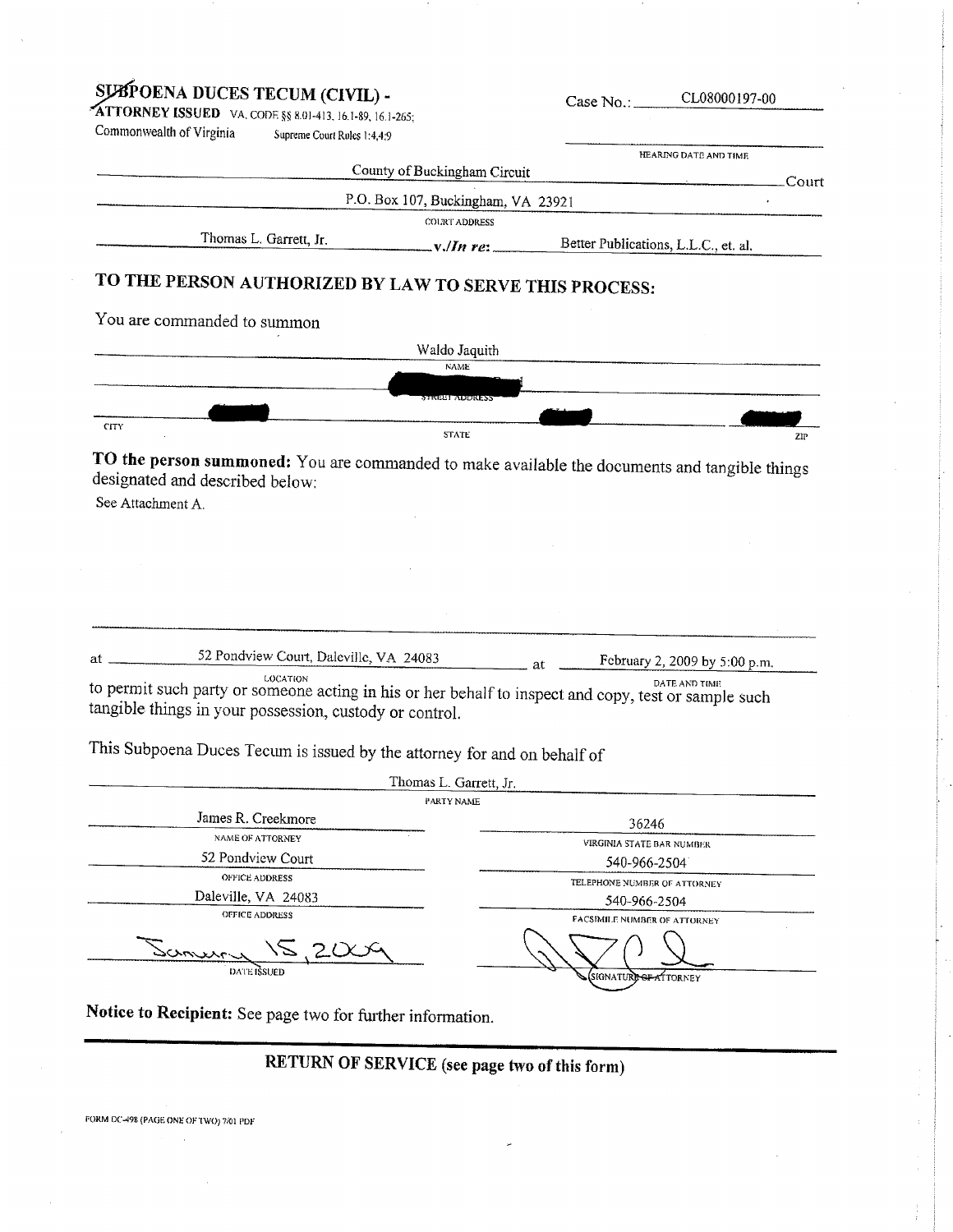## TO the person summoned:

If you are served with this subpoena less than 14 days prior to the date that compliance with this subpoena is required, you may object by notifying the party who issued the subpoena of your objection in writing and describing the basis of your objection in that writing.

 $\boxtimes$  This SUBPOENA DUCES TECUM is being served by a private process server who must provide proof of service in accordance with Va. Code § 8.01-325.

TO the person authorized to serve this process: Upon execution, the return of this process shall be made to the clerk of court.

|          | NAME:                                                                                                                                                                                                                                                  |     |                                      |  |  |  |  |
|----------|--------------------------------------------------------------------------------------------------------------------------------------------------------------------------------------------------------------------------------------------------------|-----|--------------------------------------|--|--|--|--|
| ADDRESS: |                                                                                                                                                                                                                                                        |     |                                      |  |  |  |  |
|          |                                                                                                                                                                                                                                                        |     |                                      |  |  |  |  |
|          | PERSONAL SERVICE                                                                                                                                                                                                                                       |     | Tel.<br>No. $\overline{\phantom{a}}$ |  |  |  |  |
|          | Being unable to make personal service, a copy was delivered in the following manner:                                                                                                                                                                   |     |                                      |  |  |  |  |
|          | Delivered to family member (not temporary sojourner or guest) age 16 or older at usual place of<br>abode of party named above after giving information of its purport. List name, age of recipient,<br>and relation of recipient to party named above: |     |                                      |  |  |  |  |
|          | Posted on front door or such other door as appear to be the main entrance of usual place of abode,<br>address listed above. (Other authorized recipient not found.)                                                                                    |     |                                      |  |  |  |  |
|          | not found                                                                                                                                                                                                                                              |     | Sheriff                              |  |  |  |  |
|          | DATE.                                                                                                                                                                                                                                                  | by. | Deputy Sheriff                       |  |  |  |  |
|          |                                                                                                                                                                                                                                                        |     |                                      |  |  |  |  |

#### **CERTIFICATE OF COUNSEL**

|                                                                                            | James R. Creekmore | $\ldots$ counsel for $\ldots$ | Tommy L. Garrett, Jr.<br>, hereby certify |  |  |  |
|--------------------------------------------------------------------------------------------|--------------------|-------------------------------|-------------------------------------------|--|--|--|
| that a copy of the foregoing subpoena duces tecum was<br>served via private process server |                    |                               |                                           |  |  |  |
|                                                                                            |                    |                               | DELIVERY METHOD                           |  |  |  |
| to                                                                                         | Garrett M. Smith   |                               | Better Publications, L.L.C.               |  |  |  |
|                                                                                            |                    | January                       | 2009                                      |  |  |  |
|                                                                                            |                    |                               | <b>SIGNATURE OF ATTORDER</b>              |  |  |  |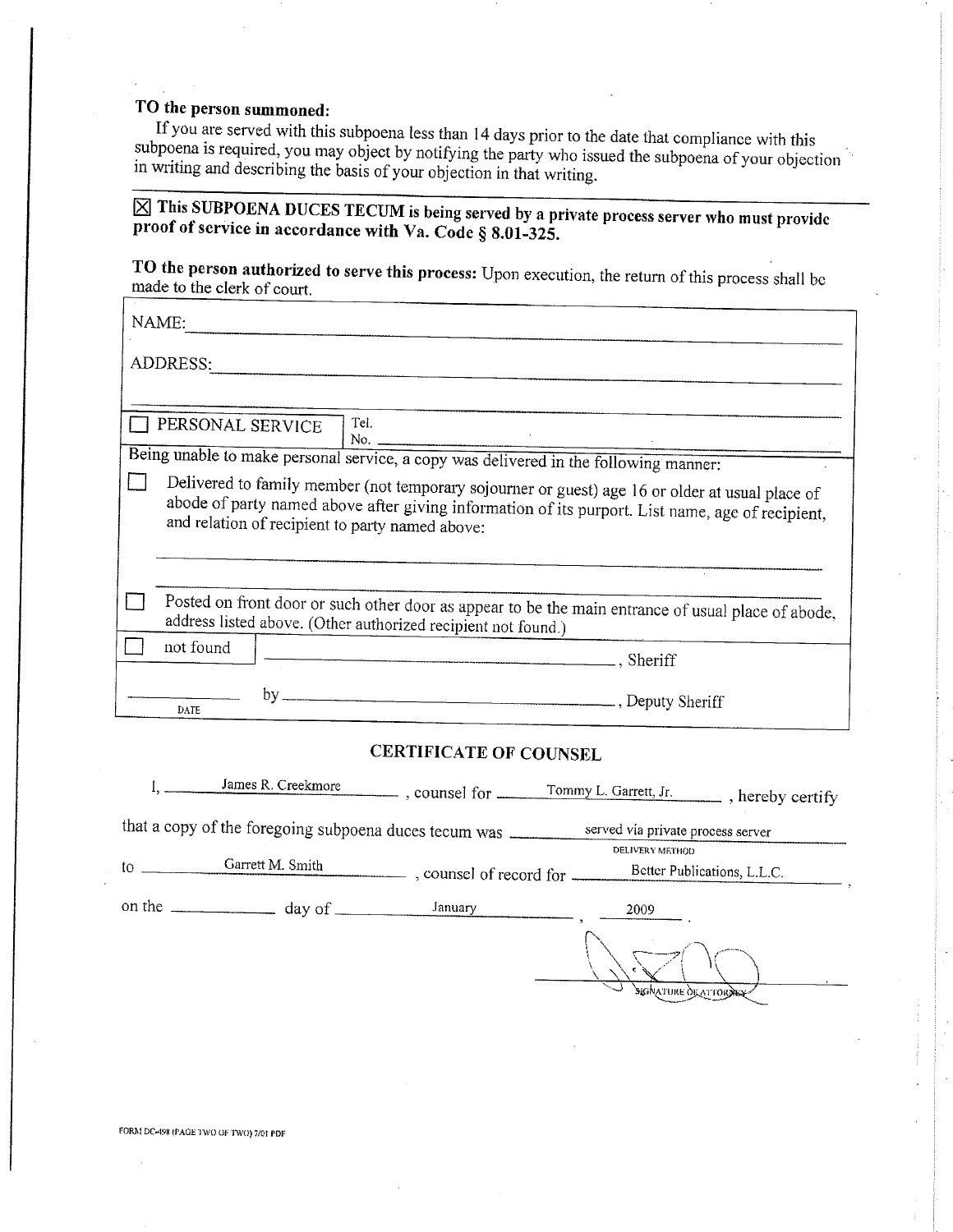VIRGINIA:

#### IN THE CIRCUIT COURT FOR THE COUNTY OF BUCKINGHAM

#### THOMAS L. GARRETT, JR., Plaintiff.

v.

BETTER PUBLICATIONS, L.L.C., et al., Defendants.

Case No. CL08000197-00

### ATTACHMENT A TO SUBPOENA TO WALDO JAQUITH

1. Any and all documents and information relating to persons posting comments on the article entitled "The Hook Sued for Defamation," which presently appears at http://www.cvillenews.com/2008/12/23/garrett-hook-lawsuit/ (the "Article"), including but not limited to:

(a) names of persons posting comments on the Article, if known;

(b) the IP addresses associated with each viewer of the Article;

(c) the IP addresses associated with each comment posted on the Article;

(d) the dates and times when each comment on the Article was posted; and

(e) all computer logs generated in connection with the Article.

2. Any and all e-mail communications (including all headers and any attachments) and other written communications that you have received or sent on or after December 19, 2008, relating to:

(a) the Article;

(b) comments on the Article:

(c) Thomas Garrett;

(d) the above captioned lawsuit referred to in the Article (the "Lawsuit"); or

(e) any other articles, blogs, posts or other media relating to the Article, to Thomas Garrett, or to the Lawsuit.

3. Any and all documents and information (including but not limited to work papers, notes, drafts and phone logs) in your possession relating to any and all information obtained, generated or created in writing the Article.

THE CREEKMORE LAW FIRM PC

(00016050.DOC)